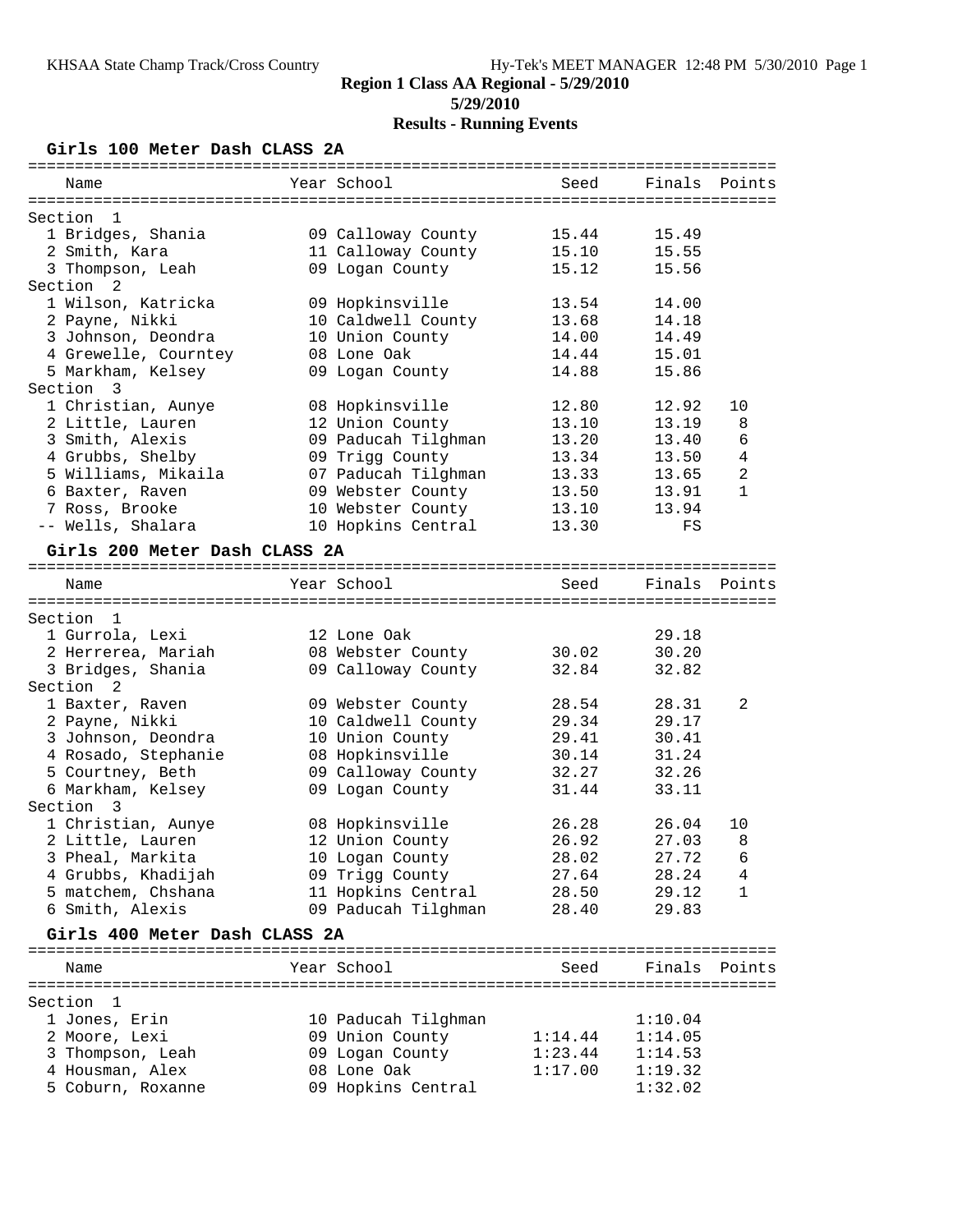**Results - Running Events**

## **....Girls 400 Meter Dash CLASS 2A**

| Section<br>2                     |                |                                         |                      |                      |              |  |  |  |  |
|----------------------------------|----------------|-----------------------------------------|----------------------|----------------------|--------------|--|--|--|--|
| 1 Christian, Aunye               |                | 08 Hopkinsville                         | 1:01.01              | 59.86                | 10           |  |  |  |  |
| 2 Little, Lauren                 |                | 12 Union County                         | 1:00.73              | 1:01.79              | 8            |  |  |  |  |
| 3 Pheal, Markita                 |                | 10 Logan County                         | 1:02.38              | 1:02.35              | 6            |  |  |  |  |
| 4 Payne, Nikki                   |                | 10 Caldwell County                      | 1:07.14              | 1:04.67              | 4            |  |  |  |  |
| 5 Strode, Payton                 |                | 07 Hopkinsville                         | 1:06.43              | 1:05.33              | 2            |  |  |  |  |
| 6 Grady, Kayla                   |                | 09 Calloway County                      | 1:08.14              | 1:09.18              | $\mathbf{1}$ |  |  |  |  |
| 7 Williams, Mikaila              |                | 07 Paducah Tilghman                     | 1:07.15              | 1:14.61              |              |  |  |  |  |
| 8 Townsend, Madison              |                | 07 Webster County                       | 1:11.00              | 1:14.73              |              |  |  |  |  |
| Girls 800 Meter Run CLASS 2A     |                |                                         |                      |                      |              |  |  |  |  |
| Name                             |                | Year School                             | Seed                 | Finals               | Points       |  |  |  |  |
| $\mathbf{1}$<br>Section          |                |                                         |                      |                      |              |  |  |  |  |
| 1 Stewart, Josie                 |                | 11 Hopkinsville                         | 2:38.50              | 2:34.85              | 10           |  |  |  |  |
| 2 Tetrev, Jordan                 |                | 09 Calloway County                      | 2:47.60              | 2:35.65              | 8            |  |  |  |  |
| 3 Smith, Chandler                |                | 10 Paducah Tilghman                     | 2:40.15              | 2:39.60              | 6            |  |  |  |  |
| 4 Byers, Lynease                 |                | 09 Trigg County                         | 2:39.58              | 2:41.21              | 4            |  |  |  |  |
| 5 Householder, Stephanie         |                | 12 Webster County                       | 2:39.30              | 2:42.23              | 2            |  |  |  |  |
| 6 Baker, Ashley                  |                | 10 Hopkinsville                         | 2:45.94              | 2:45.92              | $\mathbf{1}$ |  |  |  |  |
| 7 Steiner, Ellie                 |                | 12 Webster County                       |                      | 2:53.35              |              |  |  |  |  |
| 8 Brosman, Anessa                |                | 10 Union County                         | 2:56.00              | 2:54.09              |              |  |  |  |  |
| 9 Wann, Holli                    |                | 11 Calloway County                      | 2:46.00              | 3:01.88              |              |  |  |  |  |
| 10 Wargo, Keilyn                 |                | 08 Lone Oak                             | 2:56.00              | 3:11.73              |              |  |  |  |  |
| 11 moore, kaitlin                |                | 10 Hopkins Central                      | 3:26.00              | 3:55.24              |              |  |  |  |  |
| Girls 1600 Meter Run CLASS 2A    |                |                                         |                      |                      |              |  |  |  |  |
|                                  |                |                                         |                      |                      |              |  |  |  |  |
| Name                             |                | Year School                             | Seed                 | Finals               | Points       |  |  |  |  |
| :=====================           | ============== |                                         | ======               |                      |              |  |  |  |  |
| 1 Grant, Aleja                   |                | 07 Paducah Tilghman                     | 5:36.20              | 5:29.98              | 10           |  |  |  |  |
| 2 Byers, Lynease                 |                | 09 Trigg County                         | 5:42.81              | 5:32.27              | 8            |  |  |  |  |
| 3 White, Maddie                  |                | 12 Union County                         | 5:44.27              | 5:50.71              | 6            |  |  |  |  |
| 4 Grewelle, Courntey             |                | 08 Lone Oak                             | 6:17.00              | 6:00.97              | 4            |  |  |  |  |
| 5 Belt, Morgan                   |                | 09 Union County                         | 6:09.00              | 6:01.24              | 2            |  |  |  |  |
| 6 Noel, Caroline                 |                | 07 Hopkinsville                         | 6:04.06              | 6:04.12              | $\mathbf{1}$ |  |  |  |  |
| 7 Daniel, Allie                  |                | 09 Calloway County                      | 6:14.20              | 6:05.31              |              |  |  |  |  |
| 8 Mullen, Frankie                |                | 09 Hopkinsville                         | 5:57.81              | 6:09.30              |              |  |  |  |  |
| 9 Gray, Kelsey                   |                | 11 Calloway County                      | 6:07.90              | 6:14.39              |              |  |  |  |  |
| 10 Schaefer, Shelby              |                | 10 Lone Oak                             | 6:25.00              | 6:14.49              |              |  |  |  |  |
| 11 Pritchett, Hannah             |                | 07 Webster County                       | 6:30.00              | 6:39.75              |              |  |  |  |  |
| Girls 3200 Meter Run CLASS 2A    |                |                                         |                      |                      |              |  |  |  |  |
| Name                             |                | Year School                             | Seed                 | Finals               | Points       |  |  |  |  |
|                                  |                |                                         |                      |                      |              |  |  |  |  |
| 1 Grant, Aleja                   |                | 07 Paducah Tilghman                     | 12:25.00             | 12:39.43             | 10           |  |  |  |  |
| 2 White, Maddie                  |                | 12 Union County                         | 12:48.75             | 12:56.30             | 8            |  |  |  |  |
| 3 Mullen, Frankie                |                | 09 Hopkinsville                         | 13:09.20             | 13:13.76             | 6            |  |  |  |  |
| 4 Belt, Morgan                   |                | 09 Union County                         | 13:14.50             | 13:52.12             | 4            |  |  |  |  |
| 5 Noel, Caroline                 |                | 07 Hopkinsville                         | 13:42.95             | 14:09.85             | 2            |  |  |  |  |
| 6 Cherry, Ali<br>7 Cory, Kaitlyn |                | 07 Webster County<br>09 Calloway County | 13:52.00<br>15:54.10 | 14:29.14<br>16:03.54 | 1            |  |  |  |  |
| 8 Scott, Takina                  |                | 12 Calloway County                      | 15:04.10             | 17:17.83             |              |  |  |  |  |
|                                  |                |                                         |                      |                      |              |  |  |  |  |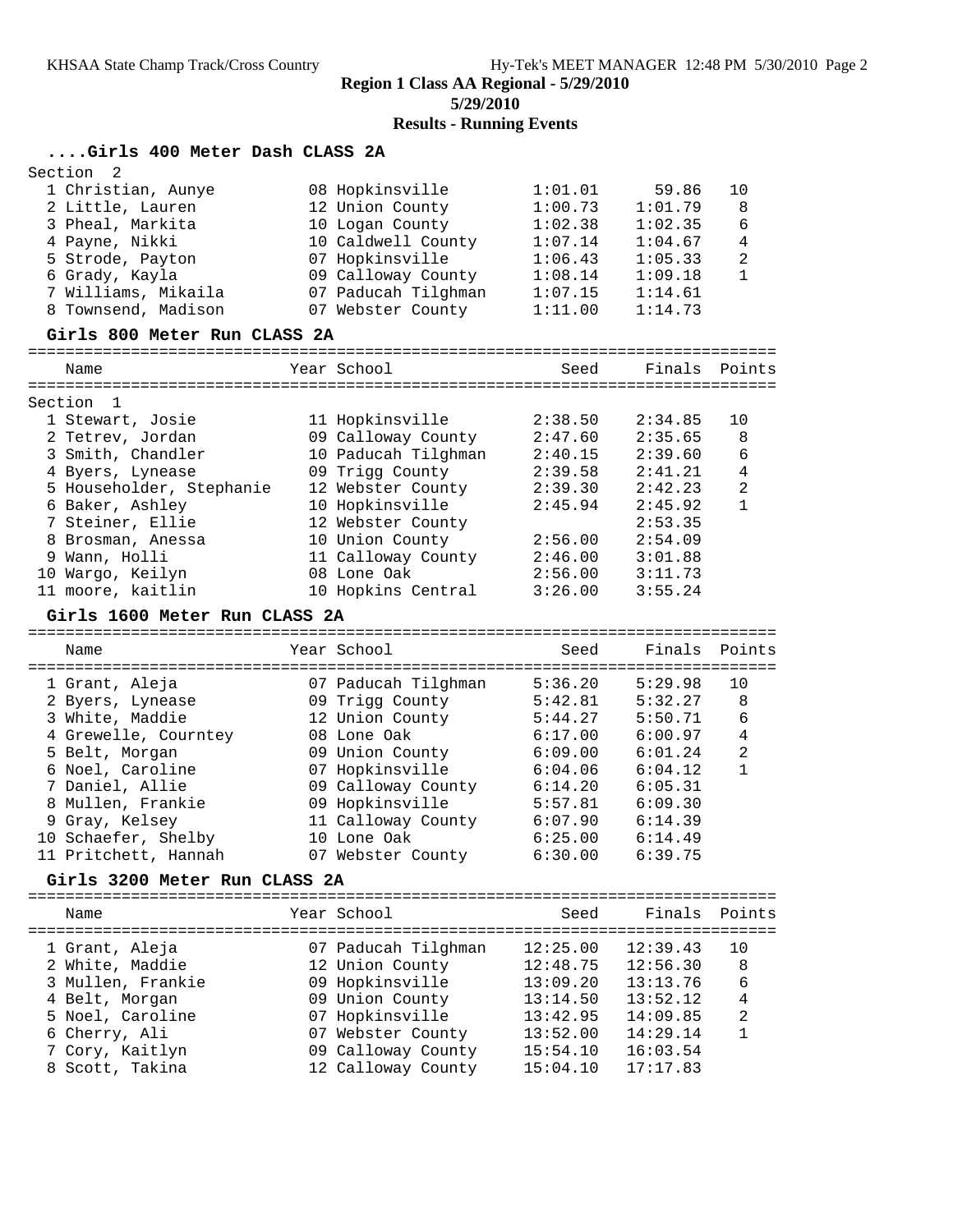#### **Region 1 Class AA Regional - 5/29/2010 5/29/2010**

# **Results - Running Events**

## **Girls 100 Meter Hurdles CLASS 2A**

| Year School<br>Finals Points<br>Name<br>Seed<br>1 Hopkins, Claire<br>20.84<br>09 Logan County<br>20.87<br>09 Logan County<br>21.27<br>22.03<br>2 Harper, Brittany<br>09 Trigg County<br>3 Burcham, Aubree<br>21.74<br>22.34<br>Section 2<br>1 Wells, Shalara<br>15.40<br>15.66<br>10<br>10 Hopkins Central<br>2 Chrisman, Emily<br>11 Calloway County<br>16.23<br>8<br>16.33<br>3 Phillips, Paula<br>12 Webster County<br>18.19<br>18.16<br>6<br>4 Acree, DiAsia<br>09 Trigg County<br>19.04<br>18.90<br>4<br>2<br>5 Latham, Ashley<br>09 Lone Oak<br>19.94<br>20.02<br>6 Snyder, Hannah<br>$\mathbf{1}$<br>10 Hopkinsville<br>19.78<br>20.04<br>11 Lone Oak<br>7 Housman, Rebecca<br>20.39<br>18.64<br>Girls 300 Meter Hurdles CLASS 2A<br>Year School<br>Finals Points<br>Seed<br>Name<br>Section 1<br>1 Acree, DiAsia<br>09 Trigg County<br>56.48<br>2<br>1:04.04<br>2 Pritchett, Hannah<br>07 Webster County<br>1:01.31<br>07 Lone Oak<br>1:04.00<br>1:08.29<br>3 Huber, Kayci<br>Section <sub>2</sub><br>1 Chrisman, Emily<br>50.53<br>10<br>11 Calloway County<br>51.44<br>2 Phillips, Paula<br>12 Webster County<br>52.28<br>52.16<br>8<br>3 Snyder, Hannah<br>10 Hopkinsville<br>54.23<br>55.28<br>6<br>4 Latham, Ashley<br>09 Lone Oak<br>55.27<br>55.47<br>4<br>5 Hopkins, Claire<br>57.65<br>09 Logan County<br>59.15<br>1<br>6 Burcham, Aubree<br>09 Trigg County<br>56.64<br>1:03.55<br>7 Harper, Brittany<br>09 Logan County<br>1:02.64<br>1:04.53<br>8 Flemons, Asia<br>07 Paducah Tilghman<br>52.30<br>1:15.31<br>Girls 4x100 Meter Relay CLASS 2A<br>Finals<br>School<br>Seed<br>Points<br>Section 1<br>54.09<br>10<br>1 Trigg County<br>54.34<br>1) Acree, Kelliniqua 08<br>2) Grubbs, Khadijah 09<br>3) Grubbs, Shelby 09<br>4) Bridges, Maya 10<br>5) Mayes, Xzashea 08<br>6)<br>54.09<br>54.33<br>54.321<br>2 Paducah Tilghman<br>8<br>1) Smith, Alexis 09<br>2) Staples, Brittany 08<br>3) Williams, Mikaila 07<br>4) Allen-Woods, Keynna 08<br>5) Flemons, Asia 07<br>6) Warton, Tifany 12<br>7) Bruce, Tiera 09<br>8) Cunningham, Aaliyah<br>3 Webster County<br>54.33<br>6<br>54.330<br>53.91<br>1) Harris, Lynette 12<br>2) Baxter, Raven 09<br>3) Herrerea, Mariah 08<br>4) Ross, Brooke 10<br>5) Steiner, Ellie 12<br>6) Weldon, Meghan 11<br>7) Householder, Stephanie 12<br>8) Townsend, Madison 07<br>4 Hopkinsville<br>53.50<br>54.64<br>4<br>1) Benson, Deanna 09<br>2) Snyder, Hannah 10<br>3) Strode, Payton 07<br>4) Wilson, Katricka 09<br>5) Rosado, Stephanie 08<br>6) Christian, Aunye 08 |  |  |  |  |
|-----------------------------------------------------------------------------------------------------------------------------------------------------------------------------------------------------------------------------------------------------------------------------------------------------------------------------------------------------------------------------------------------------------------------------------------------------------------------------------------------------------------------------------------------------------------------------------------------------------------------------------------------------------------------------------------------------------------------------------------------------------------------------------------------------------------------------------------------------------------------------------------------------------------------------------------------------------------------------------------------------------------------------------------------------------------------------------------------------------------------------------------------------------------------------------------------------------------------------------------------------------------------------------------------------------------------------------------------------------------------------------------------------------------------------------------------------------------------------------------------------------------------------------------------------------------------------------------------------------------------------------------------------------------------------------------------------------------------------------------------------------------------------------------------------------------------------------------------------------------------------------------------------------------------------------------------------------------------------------------------------------------------------------------------------------------------------------------------------------------------------------------------------------------------------------------------------------------------------------------------------------------------------------------------------------------------------------------------------------------------------------------------------------------------------------------------------------------------------------------------------------------------------------|--|--|--|--|
|                                                                                                                                                                                                                                                                                                                                                                                                                                                                                                                                                                                                                                                                                                                                                                                                                                                                                                                                                                                                                                                                                                                                                                                                                                                                                                                                                                                                                                                                                                                                                                                                                                                                                                                                                                                                                                                                                                                                                                                                                                                                                                                                                                                                                                                                                                                                                                                                                                                                                                                                   |  |  |  |  |
|                                                                                                                                                                                                                                                                                                                                                                                                                                                                                                                                                                                                                                                                                                                                                                                                                                                                                                                                                                                                                                                                                                                                                                                                                                                                                                                                                                                                                                                                                                                                                                                                                                                                                                                                                                                                                                                                                                                                                                                                                                                                                                                                                                                                                                                                                                                                                                                                                                                                                                                                   |  |  |  |  |
|                                                                                                                                                                                                                                                                                                                                                                                                                                                                                                                                                                                                                                                                                                                                                                                                                                                                                                                                                                                                                                                                                                                                                                                                                                                                                                                                                                                                                                                                                                                                                                                                                                                                                                                                                                                                                                                                                                                                                                                                                                                                                                                                                                                                                                                                                                                                                                                                                                                                                                                                   |  |  |  |  |
|                                                                                                                                                                                                                                                                                                                                                                                                                                                                                                                                                                                                                                                                                                                                                                                                                                                                                                                                                                                                                                                                                                                                                                                                                                                                                                                                                                                                                                                                                                                                                                                                                                                                                                                                                                                                                                                                                                                                                                                                                                                                                                                                                                                                                                                                                                                                                                                                                                                                                                                                   |  |  |  |  |
|                                                                                                                                                                                                                                                                                                                                                                                                                                                                                                                                                                                                                                                                                                                                                                                                                                                                                                                                                                                                                                                                                                                                                                                                                                                                                                                                                                                                                                                                                                                                                                                                                                                                                                                                                                                                                                                                                                                                                                                                                                                                                                                                                                                                                                                                                                                                                                                                                                                                                                                                   |  |  |  |  |
|                                                                                                                                                                                                                                                                                                                                                                                                                                                                                                                                                                                                                                                                                                                                                                                                                                                                                                                                                                                                                                                                                                                                                                                                                                                                                                                                                                                                                                                                                                                                                                                                                                                                                                                                                                                                                                                                                                                                                                                                                                                                                                                                                                                                                                                                                                                                                                                                                                                                                                                                   |  |  |  |  |
|                                                                                                                                                                                                                                                                                                                                                                                                                                                                                                                                                                                                                                                                                                                                                                                                                                                                                                                                                                                                                                                                                                                                                                                                                                                                                                                                                                                                                                                                                                                                                                                                                                                                                                                                                                                                                                                                                                                                                                                                                                                                                                                                                                                                                                                                                                                                                                                                                                                                                                                                   |  |  |  |  |
|                                                                                                                                                                                                                                                                                                                                                                                                                                                                                                                                                                                                                                                                                                                                                                                                                                                                                                                                                                                                                                                                                                                                                                                                                                                                                                                                                                                                                                                                                                                                                                                                                                                                                                                                                                                                                                                                                                                                                                                                                                                                                                                                                                                                                                                                                                                                                                                                                                                                                                                                   |  |  |  |  |
|                                                                                                                                                                                                                                                                                                                                                                                                                                                                                                                                                                                                                                                                                                                                                                                                                                                                                                                                                                                                                                                                                                                                                                                                                                                                                                                                                                                                                                                                                                                                                                                                                                                                                                                                                                                                                                                                                                                                                                                                                                                                                                                                                                                                                                                                                                                                                                                                                                                                                                                                   |  |  |  |  |
|                                                                                                                                                                                                                                                                                                                                                                                                                                                                                                                                                                                                                                                                                                                                                                                                                                                                                                                                                                                                                                                                                                                                                                                                                                                                                                                                                                                                                                                                                                                                                                                                                                                                                                                                                                                                                                                                                                                                                                                                                                                                                                                                                                                                                                                                                                                                                                                                                                                                                                                                   |  |  |  |  |
|                                                                                                                                                                                                                                                                                                                                                                                                                                                                                                                                                                                                                                                                                                                                                                                                                                                                                                                                                                                                                                                                                                                                                                                                                                                                                                                                                                                                                                                                                                                                                                                                                                                                                                                                                                                                                                                                                                                                                                                                                                                                                                                                                                                                                                                                                                                                                                                                                                                                                                                                   |  |  |  |  |
|                                                                                                                                                                                                                                                                                                                                                                                                                                                                                                                                                                                                                                                                                                                                                                                                                                                                                                                                                                                                                                                                                                                                                                                                                                                                                                                                                                                                                                                                                                                                                                                                                                                                                                                                                                                                                                                                                                                                                                                                                                                                                                                                                                                                                                                                                                                                                                                                                                                                                                                                   |  |  |  |  |
|                                                                                                                                                                                                                                                                                                                                                                                                                                                                                                                                                                                                                                                                                                                                                                                                                                                                                                                                                                                                                                                                                                                                                                                                                                                                                                                                                                                                                                                                                                                                                                                                                                                                                                                                                                                                                                                                                                                                                                                                                                                                                                                                                                                                                                                                                                                                                                                                                                                                                                                                   |  |  |  |  |
|                                                                                                                                                                                                                                                                                                                                                                                                                                                                                                                                                                                                                                                                                                                                                                                                                                                                                                                                                                                                                                                                                                                                                                                                                                                                                                                                                                                                                                                                                                                                                                                                                                                                                                                                                                                                                                                                                                                                                                                                                                                                                                                                                                                                                                                                                                                                                                                                                                                                                                                                   |  |  |  |  |
|                                                                                                                                                                                                                                                                                                                                                                                                                                                                                                                                                                                                                                                                                                                                                                                                                                                                                                                                                                                                                                                                                                                                                                                                                                                                                                                                                                                                                                                                                                                                                                                                                                                                                                                                                                                                                                                                                                                                                                                                                                                                                                                                                                                                                                                                                                                                                                                                                                                                                                                                   |  |  |  |  |
|                                                                                                                                                                                                                                                                                                                                                                                                                                                                                                                                                                                                                                                                                                                                                                                                                                                                                                                                                                                                                                                                                                                                                                                                                                                                                                                                                                                                                                                                                                                                                                                                                                                                                                                                                                                                                                                                                                                                                                                                                                                                                                                                                                                                                                                                                                                                                                                                                                                                                                                                   |  |  |  |  |
|                                                                                                                                                                                                                                                                                                                                                                                                                                                                                                                                                                                                                                                                                                                                                                                                                                                                                                                                                                                                                                                                                                                                                                                                                                                                                                                                                                                                                                                                                                                                                                                                                                                                                                                                                                                                                                                                                                                                                                                                                                                                                                                                                                                                                                                                                                                                                                                                                                                                                                                                   |  |  |  |  |
|                                                                                                                                                                                                                                                                                                                                                                                                                                                                                                                                                                                                                                                                                                                                                                                                                                                                                                                                                                                                                                                                                                                                                                                                                                                                                                                                                                                                                                                                                                                                                                                                                                                                                                                                                                                                                                                                                                                                                                                                                                                                                                                                                                                                                                                                                                                                                                                                                                                                                                                                   |  |  |  |  |
|                                                                                                                                                                                                                                                                                                                                                                                                                                                                                                                                                                                                                                                                                                                                                                                                                                                                                                                                                                                                                                                                                                                                                                                                                                                                                                                                                                                                                                                                                                                                                                                                                                                                                                                                                                                                                                                                                                                                                                                                                                                                                                                                                                                                                                                                                                                                                                                                                                                                                                                                   |  |  |  |  |
|                                                                                                                                                                                                                                                                                                                                                                                                                                                                                                                                                                                                                                                                                                                                                                                                                                                                                                                                                                                                                                                                                                                                                                                                                                                                                                                                                                                                                                                                                                                                                                                                                                                                                                                                                                                                                                                                                                                                                                                                                                                                                                                                                                                                                                                                                                                                                                                                                                                                                                                                   |  |  |  |  |
|                                                                                                                                                                                                                                                                                                                                                                                                                                                                                                                                                                                                                                                                                                                                                                                                                                                                                                                                                                                                                                                                                                                                                                                                                                                                                                                                                                                                                                                                                                                                                                                                                                                                                                                                                                                                                                                                                                                                                                                                                                                                                                                                                                                                                                                                                                                                                                                                                                                                                                                                   |  |  |  |  |
|                                                                                                                                                                                                                                                                                                                                                                                                                                                                                                                                                                                                                                                                                                                                                                                                                                                                                                                                                                                                                                                                                                                                                                                                                                                                                                                                                                                                                                                                                                                                                                                                                                                                                                                                                                                                                                                                                                                                                                                                                                                                                                                                                                                                                                                                                                                                                                                                                                                                                                                                   |  |  |  |  |
|                                                                                                                                                                                                                                                                                                                                                                                                                                                                                                                                                                                                                                                                                                                                                                                                                                                                                                                                                                                                                                                                                                                                                                                                                                                                                                                                                                                                                                                                                                                                                                                                                                                                                                                                                                                                                                                                                                                                                                                                                                                                                                                                                                                                                                                                                                                                                                                                                                                                                                                                   |  |  |  |  |
|                                                                                                                                                                                                                                                                                                                                                                                                                                                                                                                                                                                                                                                                                                                                                                                                                                                                                                                                                                                                                                                                                                                                                                                                                                                                                                                                                                                                                                                                                                                                                                                                                                                                                                                                                                                                                                                                                                                                                                                                                                                                                                                                                                                                                                                                                                                                                                                                                                                                                                                                   |  |  |  |  |
|                                                                                                                                                                                                                                                                                                                                                                                                                                                                                                                                                                                                                                                                                                                                                                                                                                                                                                                                                                                                                                                                                                                                                                                                                                                                                                                                                                                                                                                                                                                                                                                                                                                                                                                                                                                                                                                                                                                                                                                                                                                                                                                                                                                                                                                                                                                                                                                                                                                                                                                                   |  |  |  |  |
|                                                                                                                                                                                                                                                                                                                                                                                                                                                                                                                                                                                                                                                                                                                                                                                                                                                                                                                                                                                                                                                                                                                                                                                                                                                                                                                                                                                                                                                                                                                                                                                                                                                                                                                                                                                                                                                                                                                                                                                                                                                                                                                                                                                                                                                                                                                                                                                                                                                                                                                                   |  |  |  |  |
|                                                                                                                                                                                                                                                                                                                                                                                                                                                                                                                                                                                                                                                                                                                                                                                                                                                                                                                                                                                                                                                                                                                                                                                                                                                                                                                                                                                                                                                                                                                                                                                                                                                                                                                                                                                                                                                                                                                                                                                                                                                                                                                                                                                                                                                                                                                                                                                                                                                                                                                                   |  |  |  |  |
|                                                                                                                                                                                                                                                                                                                                                                                                                                                                                                                                                                                                                                                                                                                                                                                                                                                                                                                                                                                                                                                                                                                                                                                                                                                                                                                                                                                                                                                                                                                                                                                                                                                                                                                                                                                                                                                                                                                                                                                                                                                                                                                                                                                                                                                                                                                                                                                                                                                                                                                                   |  |  |  |  |
|                                                                                                                                                                                                                                                                                                                                                                                                                                                                                                                                                                                                                                                                                                                                                                                                                                                                                                                                                                                                                                                                                                                                                                                                                                                                                                                                                                                                                                                                                                                                                                                                                                                                                                                                                                                                                                                                                                                                                                                                                                                                                                                                                                                                                                                                                                                                                                                                                                                                                                                                   |  |  |  |  |
|                                                                                                                                                                                                                                                                                                                                                                                                                                                                                                                                                                                                                                                                                                                                                                                                                                                                                                                                                                                                                                                                                                                                                                                                                                                                                                                                                                                                                                                                                                                                                                                                                                                                                                                                                                                                                                                                                                                                                                                                                                                                                                                                                                                                                                                                                                                                                                                                                                                                                                                                   |  |  |  |  |
|                                                                                                                                                                                                                                                                                                                                                                                                                                                                                                                                                                                                                                                                                                                                                                                                                                                                                                                                                                                                                                                                                                                                                                                                                                                                                                                                                                                                                                                                                                                                                                                                                                                                                                                                                                                                                                                                                                                                                                                                                                                                                                                                                                                                                                                                                                                                                                                                                                                                                                                                   |  |  |  |  |
|                                                                                                                                                                                                                                                                                                                                                                                                                                                                                                                                                                                                                                                                                                                                                                                                                                                                                                                                                                                                                                                                                                                                                                                                                                                                                                                                                                                                                                                                                                                                                                                                                                                                                                                                                                                                                                                                                                                                                                                                                                                                                                                                                                                                                                                                                                                                                                                                                                                                                                                                   |  |  |  |  |
|                                                                                                                                                                                                                                                                                                                                                                                                                                                                                                                                                                                                                                                                                                                                                                                                                                                                                                                                                                                                                                                                                                                                                                                                                                                                                                                                                                                                                                                                                                                                                                                                                                                                                                                                                                                                                                                                                                                                                                                                                                                                                                                                                                                                                                                                                                                                                                                                                                                                                                                                   |  |  |  |  |
|                                                                                                                                                                                                                                                                                                                                                                                                                                                                                                                                                                                                                                                                                                                                                                                                                                                                                                                                                                                                                                                                                                                                                                                                                                                                                                                                                                                                                                                                                                                                                                                                                                                                                                                                                                                                                                                                                                                                                                                                                                                                                                                                                                                                                                                                                                                                                                                                                                                                                                                                   |  |  |  |  |
|                                                                                                                                                                                                                                                                                                                                                                                                                                                                                                                                                                                                                                                                                                                                                                                                                                                                                                                                                                                                                                                                                                                                                                                                                                                                                                                                                                                                                                                                                                                                                                                                                                                                                                                                                                                                                                                                                                                                                                                                                                                                                                                                                                                                                                                                                                                                                                                                                                                                                                                                   |  |  |  |  |
|                                                                                                                                                                                                                                                                                                                                                                                                                                                                                                                                                                                                                                                                                                                                                                                                                                                                                                                                                                                                                                                                                                                                                                                                                                                                                                                                                                                                                                                                                                                                                                                                                                                                                                                                                                                                                                                                                                                                                                                                                                                                                                                                                                                                                                                                                                                                                                                                                                                                                                                                   |  |  |  |  |
|                                                                                                                                                                                                                                                                                                                                                                                                                                                                                                                                                                                                                                                                                                                                                                                                                                                                                                                                                                                                                                                                                                                                                                                                                                                                                                                                                                                                                                                                                                                                                                                                                                                                                                                                                                                                                                                                                                                                                                                                                                                                                                                                                                                                                                                                                                                                                                                                                                                                                                                                   |  |  |  |  |
|                                                                                                                                                                                                                                                                                                                                                                                                                                                                                                                                                                                                                                                                                                                                                                                                                                                                                                                                                                                                                                                                                                                                                                                                                                                                                                                                                                                                                                                                                                                                                                                                                                                                                                                                                                                                                                                                                                                                                                                                                                                                                                                                                                                                                                                                                                                                                                                                                                                                                                                                   |  |  |  |  |
|                                                                                                                                                                                                                                                                                                                                                                                                                                                                                                                                                                                                                                                                                                                                                                                                                                                                                                                                                                                                                                                                                                                                                                                                                                                                                                                                                                                                                                                                                                                                                                                                                                                                                                                                                                                                                                                                                                                                                                                                                                                                                                                                                                                                                                                                                                                                                                                                                                                                                                                                   |  |  |  |  |
|                                                                                                                                                                                                                                                                                                                                                                                                                                                                                                                                                                                                                                                                                                                                                                                                                                                                                                                                                                                                                                                                                                                                                                                                                                                                                                                                                                                                                                                                                                                                                                                                                                                                                                                                                                                                                                                                                                                                                                                                                                                                                                                                                                                                                                                                                                                                                                                                                                                                                                                                   |  |  |  |  |
|                                                                                                                                                                                                                                                                                                                                                                                                                                                                                                                                                                                                                                                                                                                                                                                                                                                                                                                                                                                                                                                                                                                                                                                                                                                                                                                                                                                                                                                                                                                                                                                                                                                                                                                                                                                                                                                                                                                                                                                                                                                                                                                                                                                                                                                                                                                                                                                                                                                                                                                                   |  |  |  |  |
|                                                                                                                                                                                                                                                                                                                                                                                                                                                                                                                                                                                                                                                                                                                                                                                                                                                                                                                                                                                                                                                                                                                                                                                                                                                                                                                                                                                                                                                                                                                                                                                                                                                                                                                                                                                                                                                                                                                                                                                                                                                                                                                                                                                                                                                                                                                                                                                                                                                                                                                                   |  |  |  |  |
|                                                                                                                                                                                                                                                                                                                                                                                                                                                                                                                                                                                                                                                                                                                                                                                                                                                                                                                                                                                                                                                                                                                                                                                                                                                                                                                                                                                                                                                                                                                                                                                                                                                                                                                                                                                                                                                                                                                                                                                                                                                                                                                                                                                                                                                                                                                                                                                                                                                                                                                                   |  |  |  |  |
|                                                                                                                                                                                                                                                                                                                                                                                                                                                                                                                                                                                                                                                                                                                                                                                                                                                                                                                                                                                                                                                                                                                                                                                                                                                                                                                                                                                                                                                                                                                                                                                                                                                                                                                                                                                                                                                                                                                                                                                                                                                                                                                                                                                                                                                                                                                                                                                                                                                                                                                                   |  |  |  |  |
|                                                                                                                                                                                                                                                                                                                                                                                                                                                                                                                                                                                                                                                                                                                                                                                                                                                                                                                                                                                                                                                                                                                                                                                                                                                                                                                                                                                                                                                                                                                                                                                                                                                                                                                                                                                                                                                                                                                                                                                                                                                                                                                                                                                                                                                                                                                                                                                                                                                                                                                                   |  |  |  |  |
|                                                                                                                                                                                                                                                                                                                                                                                                                                                                                                                                                                                                                                                                                                                                                                                                                                                                                                                                                                                                                                                                                                                                                                                                                                                                                                                                                                                                                                                                                                                                                                                                                                                                                                                                                                                                                                                                                                                                                                                                                                                                                                                                                                                                                                                                                                                                                                                                                                                                                                                                   |  |  |  |  |
|                                                                                                                                                                                                                                                                                                                                                                                                                                                                                                                                                                                                                                                                                                                                                                                                                                                                                                                                                                                                                                                                                                                                                                                                                                                                                                                                                                                                                                                                                                                                                                                                                                                                                                                                                                                                                                                                                                                                                                                                                                                                                                                                                                                                                                                                                                                                                                                                                                                                                                                                   |  |  |  |  |
|                                                                                                                                                                                                                                                                                                                                                                                                                                                                                                                                                                                                                                                                                                                                                                                                                                                                                                                                                                                                                                                                                                                                                                                                                                                                                                                                                                                                                                                                                                                                                                                                                                                                                                                                                                                                                                                                                                                                                                                                                                                                                                                                                                                                                                                                                                                                                                                                                                                                                                                                   |  |  |  |  |
|                                                                                                                                                                                                                                                                                                                                                                                                                                                                                                                                                                                                                                                                                                                                                                                                                                                                                                                                                                                                                                                                                                                                                                                                                                                                                                                                                                                                                                                                                                                                                                                                                                                                                                                                                                                                                                                                                                                                                                                                                                                                                                                                                                                                                                                                                                                                                                                                                                                                                                                                   |  |  |  |  |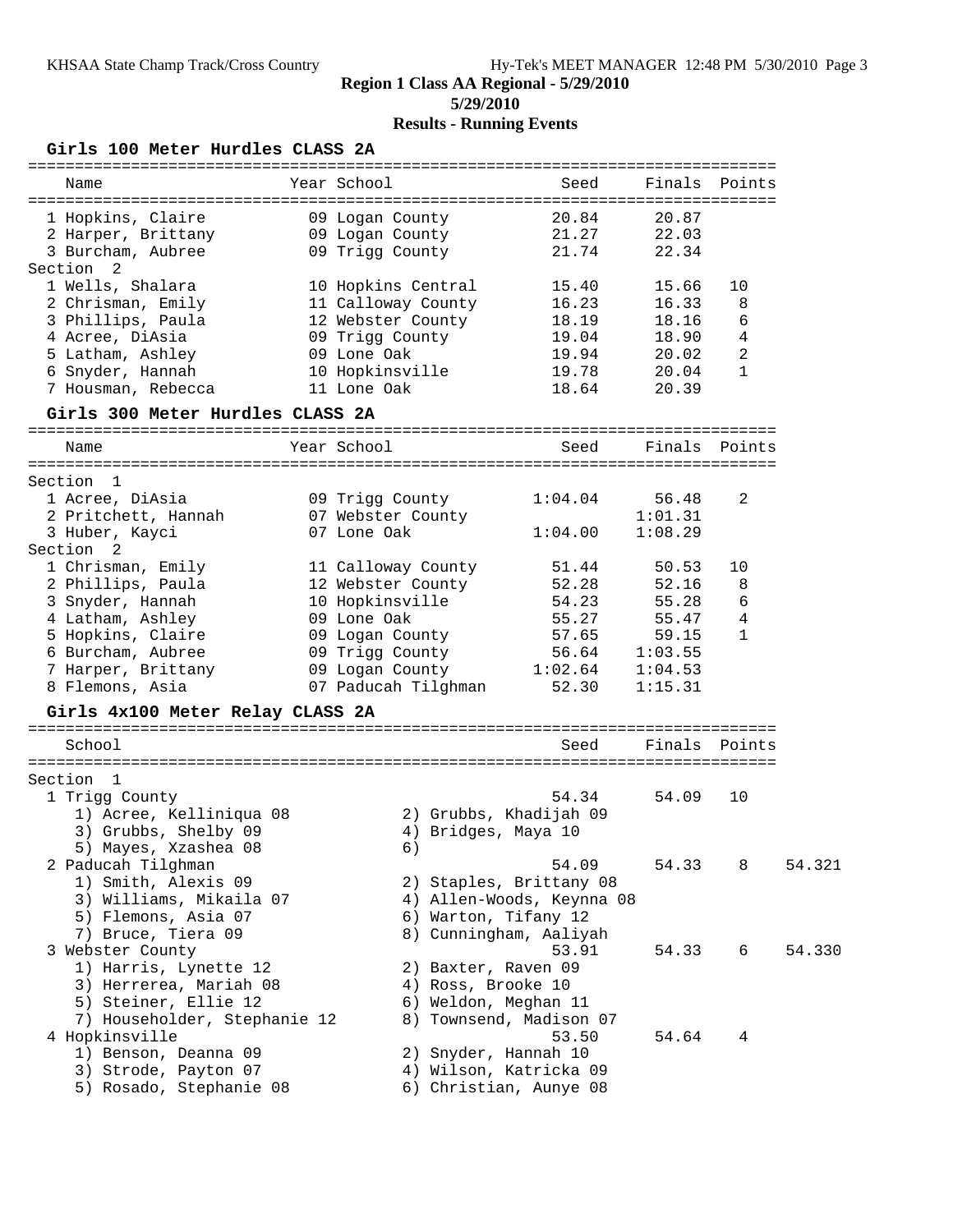### **Region 1 Class AA Regional - 5/29/2010 5/29/2010 Results - Running Events**

#### **....Girls 4x100 Meter Relay CLASS 2A** 5 Calloway County 55.14 57.48 2 1) Jones, Allison 12 2) Courtney, Beth 09 3) Starks, Sumer 12 4) Chrisman, Emily 11 5) Grady, Kayla 09 (6) 6 Hopkins County Central 58.00 1:05.06 1 1) matchem, Chshana 11 2) Coburn, Roxanne 09 3) Brasher, Christa 11 4) dockery, hannah 12 5) Sipes, Alex 09 6) Wells, Shalara 10 7) mason, D'Neisha 09  $\qquad \qquad 8)$ **Girls 4x200 Meter Relay CLASS 2A** ================================================================================ School Seed Finals Points ================================================================================ 1 Trigg County 1:55.00 1:53.75 10 1) Acree, Kelliniqua 08 2) Grubbs, Khadijah 09 3) Grubbs, Shelby 09 4) Mayes, Xzashea 08 5) Acree, DiAsia 09 (6) 2 Hopkinsville 1:52.89 1:55.05 8 1) Benson, Deanna 09 2) Snyder, Hannah 10 3) Strode, Payton 07 4) Wilson, Katricka 09 5) Rosado, Stephanie 08 6) Pace, Amelia 07 7) Christian, Aunye 08 8) 3 Paducah Tilghman 1:59.80 1:55.58 6 1) Allen-Woods, Keynna 08 2) Williams, Mikaila 07 3) Winston, Jaleigha 08 4) Flemons, Asia 07 5) Davis, A 08 6) Bruce, Tiera 09 7) Staples, Brittany 08 8) Cunningham, Aaliyah 4 Calloway County 1:57.48 1:56.61 4 1) Jones, Allison 12 2) Starks, Sumer 12 3) Chrisman, Emily 11  $\qquad \qquad$  4) Futrell, Abby 10 5) Grady, Kayla 09 6) Courtney, Beth 09 5 Webster County 1:59.25 1:57.05 2 1) Weldon, Meghan 11 2) Baxter, Raven 09 3) Townsend, Madison 07 4) Herrerea, Mariah 08 5) Steiner, Ellie 12 6) Householder, Stephanie 12 7) Cherry, Ali 07 8) Pritchett, Hannah 07 6 Logan County 2:08.12 2:06.24 1 1) Hopkins, Claire 09 2) Markham, Kelsey 09 3) Munday, Ashley 07 4) Thompson, Leah 09 5) Harper, Brittany 09 (6) 7 Lone Oak 2:08.00 2:12.97 1) Housman, Alex 08 2) Huber, Kayci 07 3) Housman, Rebecca 11 (4) Wilson, Dana 10 5) Greene, kelsey 12 (6) Tran, Erica 12 7) Gurrola, Lexi 12 8) Osborne, Brittany 10 **Girls 4x400 Meter Relay CLASS 2A** ================================================================================ School Seed Finals Points ================================================================================

1 Hopkinsville 4:29.50 4:22.72 10

- 1) Strode, Payton 07 2) Snyder, Hannah 10
- 3) Wilson, Katricka 09 4) Christian, Aunye 08
- 5) Stewart, Josie 11 (6) Pace, Amelia 07
-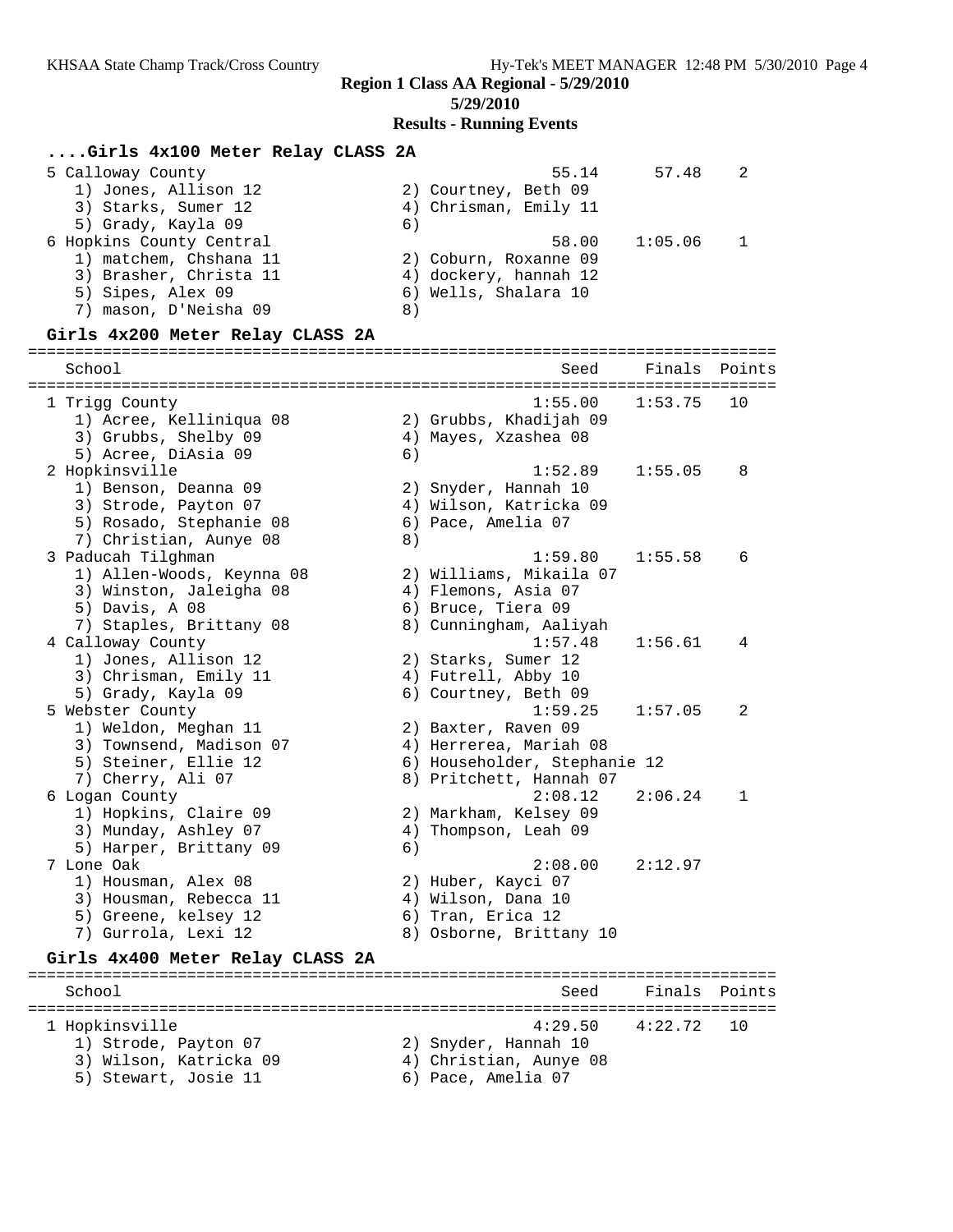**Region 1 Class AA Regional - 5/29/2010**

**5/29/2010**

**Results - Running Events**

# **....Girls 4x400 Meter Relay CLASS 2A**

| 7) Benson, Deanna 09                         | 8) |                              |          |        |
|----------------------------------------------|----|------------------------------|----------|--------|
| 2 Paducah Tilghman                           |    | 4:50.50                      | 4:37.03  | 8      |
| 1) Flemons, Asia 07                          |    | 2) Grant, Aleja 07           |          |        |
| 3) Jones, Erin 10                            |    | 4) Smith, Chandler 10        |          |        |
| 5) Staples, Brittany 08                      |    | 6) Smith, Alexis 09          |          |        |
| 7) Williams, Mikaila 07                      | 8) |                              |          |        |
| 3 Lone Oak                                   |    | 4:51.00                      | 4:41.91  | 6      |
|                                              |    |                              |          |        |
| 1) Schaefer, Shelby 10                       |    | 2) Huber, Kayci 07           |          |        |
| 3) Grewelle, Courntey 08                     |    | 4) Wargo, Keilyn 08          |          |        |
| 5) Housman, Alex 08                          |    | 6) Osborne, Brittany 10      |          |        |
| 7) Wilson, Dana 10                           |    | 8) Gurrola, Lexi 12          |          |        |
| 4 Webster County                             |    | 4:42.51                      | 4:44.31  | 4      |
| 1) Harris, Lynette 12                        |    | 2) Householder, Stephanie 12 |          |        |
| 3) Steiner, Ellie 12                         |    | 4) Phillips, Paula 12        |          |        |
| 5) Pritchett, Hannah 07                      |    | 6) Townsend, Madison 07      |          |        |
| 7) Cherry, Ali 07                            | 8) |                              |          |        |
| 5 Calloway County                            |    | 4:42.50                      | 4:44.36  | 2      |
| 1) Starks, Sumer 12                          |    | 2) Gray, Kelsey 11           |          |        |
| 3) Futrell, Abby 10                          |    | 4) Grady, Kayla 09           |          |        |
| 5) Daniel, Allie 09                          | 6) |                              |          |        |
| 6 Trigg County                               |    |                              | 4:48.33  | 1      |
| 1) Acree, DiAsia 09                          |    | 2) Byers, Lynease 09         |          |        |
| 3) Grubbs, Khadijah 09                       |    | 4) Mayes, Xzashea 08         |          |        |
| 7 Logan County                               |    | 4:59.84                      | 5:11.13  |        |
|                                              |    |                              |          |        |
| 1) Hopkins, Claire 09                        |    | 2) Markham, Kelsey 09        |          |        |
| 3) Munday, Ashley 07                         |    | 4) Pheal, Markita 10         |          |        |
| 5) Thompson, Leah 09                         |    | 6) Anderson, Jessica 10      |          |        |
|                                              |    |                              |          |        |
| 7) Harper, Brittany 09                       | 8) |                              |          |        |
| Girls 4x800 Meter Relay CLASS 2A             |    |                              |          |        |
| School                                       |    | Seed                         | Finals   | Points |
|                                              |    |                              |          |        |
| 1 Hopkinsville                               |    | 10:52.50                     | 10:48.78 | 10     |
| 1) Stewart, Josie 11                         |    | 2) Baker, Ashley 10          |          |        |
| 3) Mullen, Frankie 09                        |    | 4) Noel, Caroline 07         |          |        |
| 5) McCoy, Kerri 10                           |    | 6) Christian, Aunye 08       |          |        |
| 7) Strode, Payton 07                         | 8) |                              |          |        |
| 2 Calloway County                            |    | 10:57.00                     | 11:02.57 | 8      |
|                                              |    | 2) Wann, Holli 11            |          |        |
| 1) Daniel, Allie 09                          |    |                              |          |        |
| 3) Futrell, Abby 10                          |    | 4) Tetrev, Jordan 09         |          |        |
| 5) Gray, Kelsey 11                           | 6) |                              |          |        |
| 3 Webster County                             |    | 11:35.15                     | 11:17.39 | 6      |
| 1) Householder, Stephanie 12                 |    | 2) Phillips, Paula 12        |          |        |
| 3) Pritchett, Hannah 07                      |    | 4) Cherry, Ali 07            |          |        |
| 5) Steiner, Ellie 12                         |    | 6) Townsend, Madison 07      |          |        |
| 4 Lone Oak                                   |    | 11:46.00                     | 11:49.36 | 4      |
| 1) Greene, kelsey 12                         |    | 2) Osborne, Brittany 10      |          |        |
| 3) Schaefer, Shelby 10                       |    | 4) Wargo, Keilyn 08          |          |        |
| 5) Wilson, Dana 10                           |    | 6) Grewelle, Courntey 08     |          |        |
| 5 Hopkins County Central                     |    | 15:15.00                     | 15:54.14 | 2      |
| 1) Brasher, Christa 11                       |    | 2) Bryant, Kendall 10        |          |        |
| 3) Coburn, Roxanne 09                        | 4) | moore, kaitlin 10            |          |        |
| 5) dockery, hannah 12<br>-- Paducah Tilghman | 6) | 11:20.00                     | DNF      |        |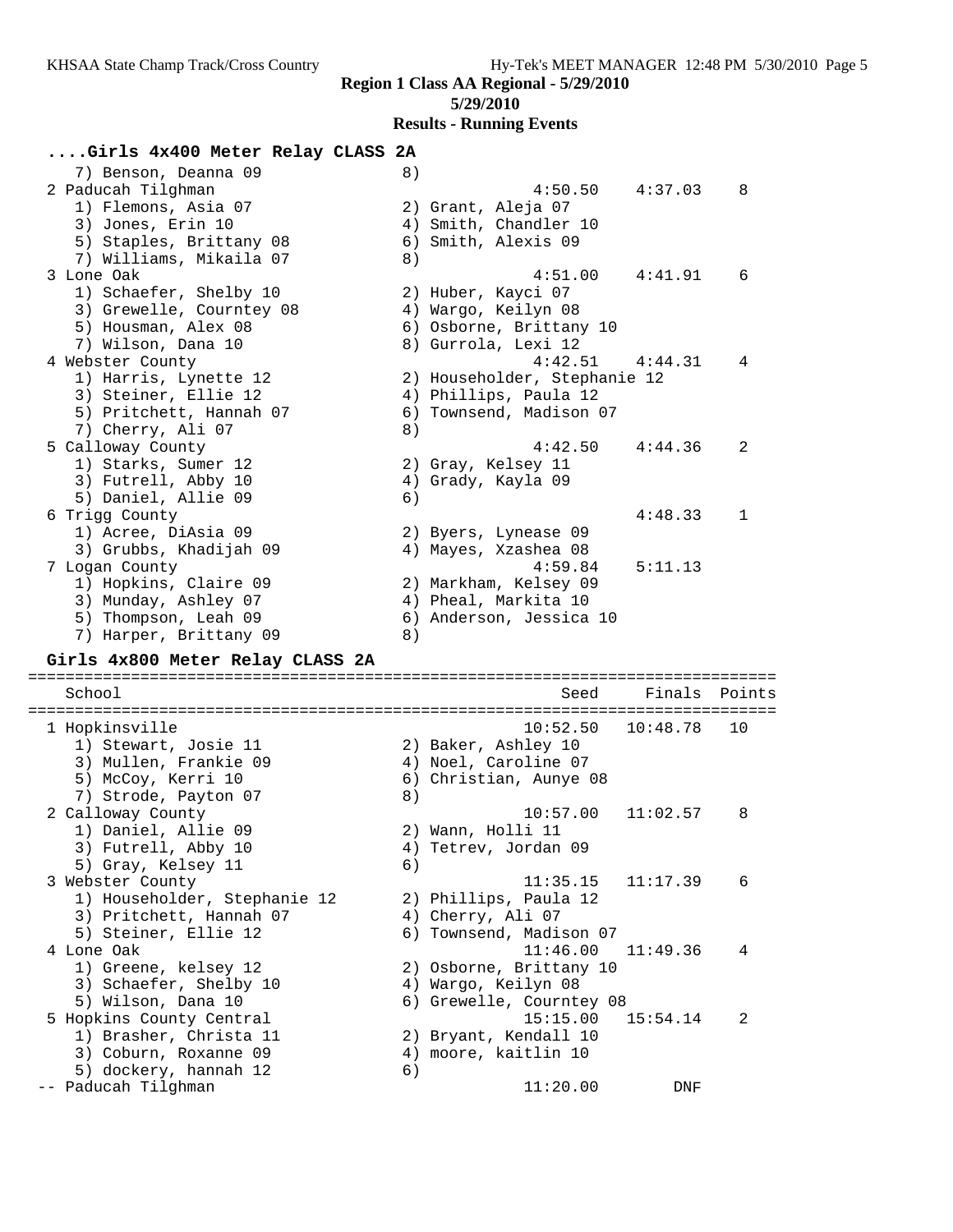# **5/29/2010**

# **Results - Running Events**

### **....Girls 4x800 Meter Relay CLASS 2A**

| 1) Brama, Amber 09   |                | 2) Jones, Erin 10     |  |
|----------------------|----------------|-----------------------|--|
| 3) Wallace, Sarah 09 |                | 4) Smith, Chandler 10 |  |
| 5) Eujin, Joh 09     | 6) Davis, A 08 |                       |  |

#### **Boys 100 Meter Dash CLASS 2A**

================================================================================ Name Year School Seed Finals Points ================================================================================ 1 Rawlings-Watson, Reuben 12 Logan County 11.71 11.77 2 Kendrick, Terrence 08 Hopkinsville 11.72 11.82 3 Higginson, Tyree 11 Union County 12.00 11.92 4 Baker, Shamah 12 Webster County 11.84 11.92 5 Thurmond, Eric 11 Calloway County 12.55 12.74 6 Wetherington, Blake 09 Calloway County 12.91 12.87 7 Drury, Trey 10 Webster County 15.30 14.49 Section 2 1 Brown, Rashad 11 Paducah Tilghman 11.20 11.09 10 2 Harris, Silaf 09 Union County 10.93 11.38 8 3 Qualls, Anthony 12 Hopkins Central 11.30 11.38 6 4 Medaris, Javor 12 Hopkinsville 11.34 11.49 4 5 Washington, KJ 10 Paducah Tilghman 11.25 11.59 2 6 Tyler, Hakeem 10 Trigg County 11.64 11.66 1 7 Collier, Avrey 10 Logan County 11.61 11.88 8 Alexander, Jalik 12 Trigg County 11.14 23.27 **Boys 200 Meter Dash CLASS 2A** ================================================================================ Name The Seed Finals Points (Name Seed Finals Points ================================================================================ Section 1 1 Baker, Shamah 12 Webster County 24.84 24.28 2 Thurmond, Eric 11 Calloway County 25.44 25.56 3 Morton, Lucas 11 Calloway County 25.04 25.91 4 Tracy, Clayton 09 Lone Oak 28.64 27.48 5 Drury, Trey 10 Webster County 32.23 Section 2 1 Brown, Rashad 11 Paducah Tilghman 22.80 22.65 10 2 Moore, James 12 Paducah Tilghman 22.30 22.91 8 3 Medaris, Javor 12 Hopkinsville 22.39 22.96 6 4 Rawlings-Watson, Reuben 12 Logan County 23.10 23.40 4 5 Kendrick, Terrence 08 Hopkinsville 23.75 23.95 2 6 Harris, Silaf 09 Union County 24.13 23.96 1 7 Glorioso, Tyrone 11 Hopkins Central 24.50 25.97 8 Cole, Dylan 09 Logan County 24.12 27.35 **Boys 400 Meter Dash CLASS 2A** ================================================================================ Name The Year School Seed Finals Points ================================================================================ Section 1 1 Clark, Neal 11 Lone Oak 58.74 56.89 2 Brelsford, Nolan 11 Lone Oak 59.64 57.21 3 Calvert, Zach 12 Webster County 59.94 1:01.22 4 Arnett, Kohl 11 Hopkins Central 1:01.00 1:01.36 5 Cole, Dylan 09 Logan County 58.77 1:01.79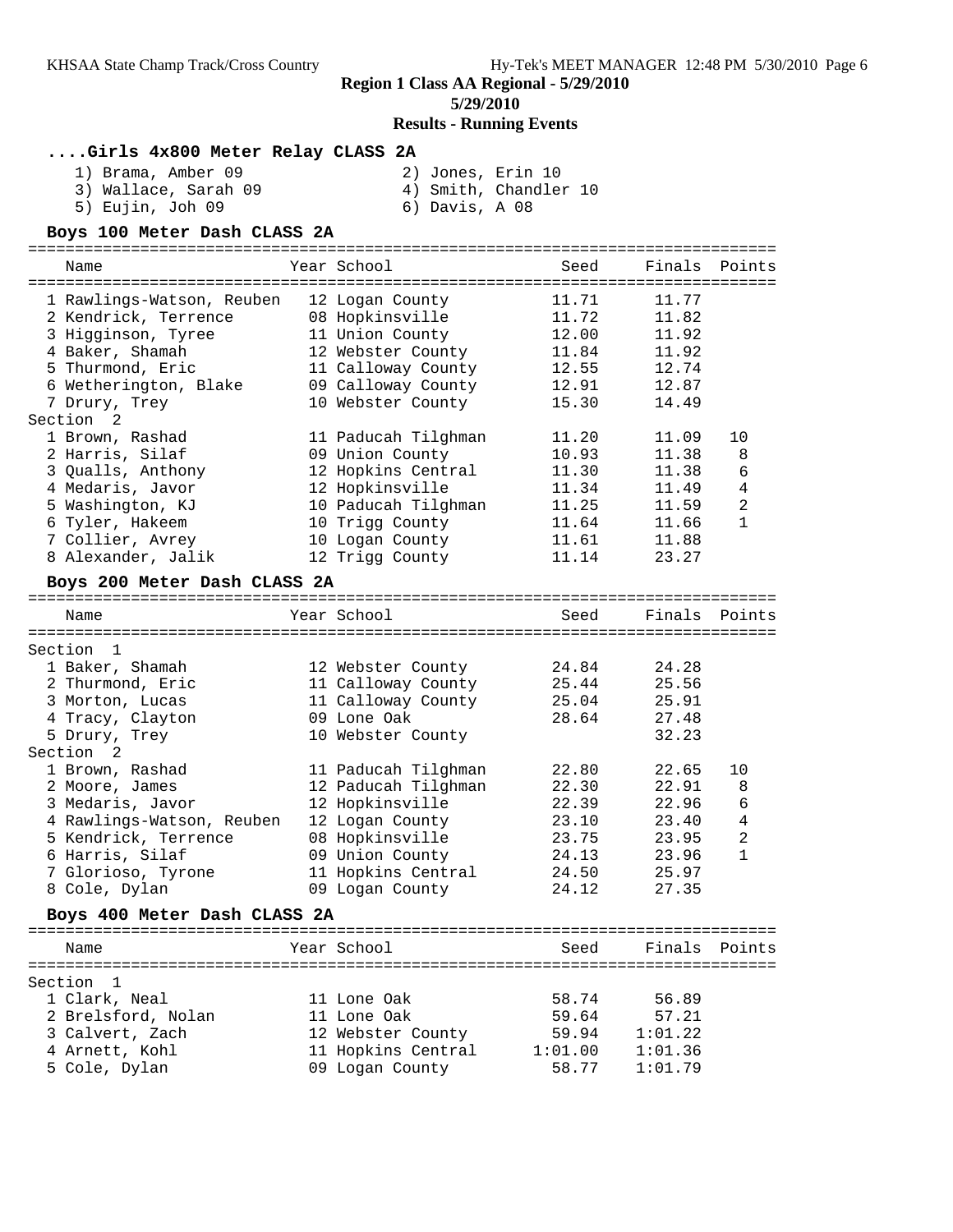### **Region 1 Class AA Regional - 5/29/2010**

**5/29/2010**

# **Results - Running Events**

| Boys 400 Meter Dash CLASS 2A      |                                         |                      |                      |                |
|-----------------------------------|-----------------------------------------|----------------------|----------------------|----------------|
| 6 Cleek, Damian                   | 09 Union County                         | 1:03.72              | 1:06.69              |                |
| Section<br>$\overline{2}$         |                                         |                      |                      |                |
| 1 Burbage, Randy                  | 12 Paducah Tilghman                     | 52.00                | 51.58                | 10             |
| 2 Smith, CJ                       | 09 Hopkinsville                         | 52.84                | 51.77                | 8              |
| 3 Beasley, Dee                    | 10 Paducah Tilghman                     | 52.50                | 53.39                | 6              |
| 4 Cole, Frankie                   | 11 Union County                         | 55.79                | 54.48                | $\overline{4}$ |
| 5 Rogers, Barrett                 | 10 Logan County                         | 55.42                | 55.48                | $\overline{a}$ |
| 6 Morton, Lucas                   | 11 Calloway County                      | 56.14                | 56.18                | $\mathbf{1}$   |
| 7 Winkler, Eric                   | 08 Calloway County                      | 56.24                | 56.35                |                |
| Boys 800 Meter Run CLASS 2A       |                                         |                      |                      |                |
| Name                              | Year School                             | Seed                 | Finals Points        |                |
| Section<br>- 1                    |                                         |                      |                      |                |
| 1 Northcutt, JR                   | 11 Hopkinsville                         | 2:09.62              | 2:05.68              | 10             |
| 2 Harris, Dylan                   | 12 Calloway County                      | 2:04.60              | 2:06.25              | 8              |
| 3 Danz, Timo                      | 11 Logan County                         | 2:11.06              | 2:08.61              | 6              |
| 4 Pea, Bishlum                    | 10 Paducah Tilghman                     | 2:12.50              | 2:08.63              | $\,4$          |
| 5 Stone, Chase                    | 12 Webster County                       | 2:12.10              | 2:11.25              | 2              |
| 6 Jordan, Chad                    | 11 Hopkinsville                         | 2:10.82              | 2:13.23              | 1              |
| 7 Washum, Ronald                  | 10 Paducah Tilghman 2:10.00             |                      | 2:13.33              |                |
| 8 Baker, Juanshae                 | 11 Webster County                       | 2:09.30              | 2:15.37              |                |
| 9 Friedrich, Robby                | 11 Calloway County                      | 2:11.90              | 2:16.27              |                |
| 10 rice, trey                     | 12 Hopkins Central                      | 2:20.00              | 2:21.06              |                |
| 11 McNail, Robert                 | 10 Lone Oak                             | 2:19.00              | 2:26.00              |                |
| 12 Ford, Cory                     | 07 Logan County                         | 2:26.03              | 2:31.24              |                |
| 13 Tracy, Dylan                   | 07 Lone Oak                             | 2:27.00              | 2:31.40              |                |
| 14 lutz, josh                     | 09 Hopkins Central                      | 2:30.00              | 2:35.28              |                |
| Boys 1600 Meter Run CLASS 2A      |                                         |                      |                      |                |
| Name                              | Year School                             | Seed                 | Finals               | Points         |
|                                   |                                         | 4:38.10              | 4:38.02              | 10             |
| 1 Ashby, Jon<br>2 Thurman, Ryan   | 10 Webster County<br>11 Calloway County | 4:43.80              | 4:46.78              | 8              |
| 3 Head, Sye                       | 09 Logan County                         | 4:50.16              | 4:49.78              | 6              |
| 4 Pryor, Anthony                  | 08 Webster County                       | 4:55.00              | 5:00.21              | 4              |
| 5 Childress, Austin               | 09 Hopkins Central                      | 5:05.00              | 5:11.30              | $\sqrt{2}$     |
| 6 Speck, Jacob                    |                                         |                      |                      |                |
|                                   |                                         |                      |                      |                |
|                                   | 10 Logan County                         | 5:10.15              | 5:12.83              | $\mathbf{1}$   |
| 7 Longstreath, Kenny              | 08 Hopkinsville                         | 5:02.90              | 5:14.24              |                |
| 8 Baker, Landon                   | 11 Hopkinsville                         | 5:39.61              | 5:16.57              |                |
| 9 Sheffer, Sam                    | 10 Union County                         | 5:13.79              | 5:23.97              |                |
| 10 moore, Connor                  | 12 Hopkins Central                      | 5:12.00              | 5:27.31              |                |
| 11 Jones, Kyle                    | 10 Lone Oak                             | 5:48.00              | 5:45.47              |                |
| 12 Stricklin, Andrew              | 11 Lone Oak                             | 6:05.00              | 5:55.73              |                |
| 13 Cleek, Damian                  | 09 Union County                         | 5:57.10              | 6:08.25              |                |
| Boys 3200 Meter Run CLASS 2A      |                                         |                      |                      |                |
| Name                              | Year School                             | Seed                 | Finals               | Points         |
|                                   |                                         |                      |                      | 10             |
| 1 Ashby, Jon                      | 10 Webster County                       | 10:18.00             | 10:38.98             | 8              |
| 2 Velaquez, Miquel<br>3 Head, Sye | 08 Webster County<br>09 Logan County    | 11:01.00<br>10:28.47 | 10:53.88<br>11:14.48 | 6              |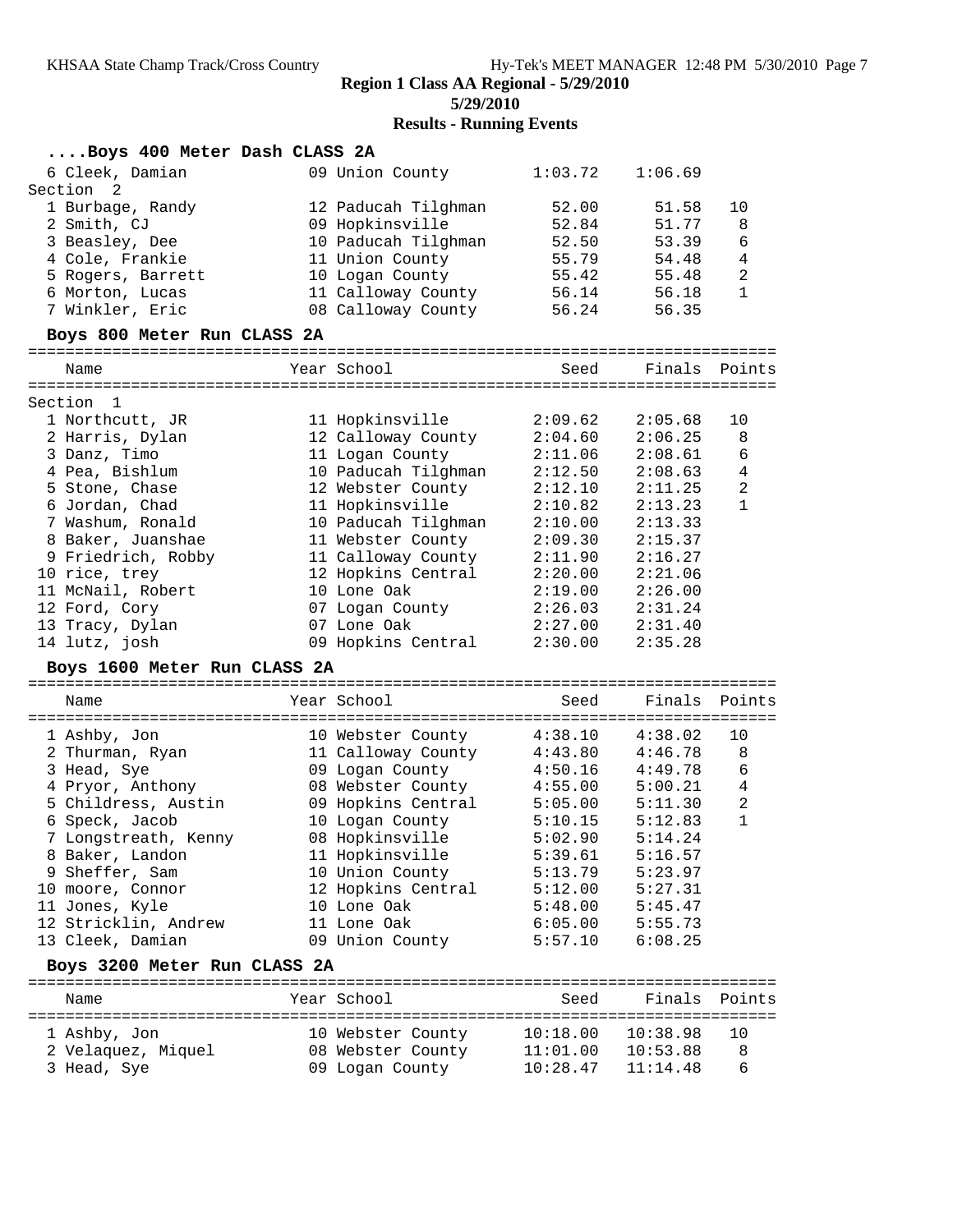# **Results - Running Events**

| Boys 3200 Meter Run CLASS 2A    |                      |                        |               |                |
|---------------------------------|----------------------|------------------------|---------------|----------------|
| 4 Grewelle, Ricky               | 10 Lone Oak          | 11:41.00               | 11:24.60      | 4              |
| 5 Longstreath, Kenny            | 08 Hopkinsville      | 11:09.20               | 11:28.43      | 2              |
| 6 Richey, Nick                  | 12 Hopkins Central   | 10:50.00               | 11:33.71      | 1              |
| 7 Sheffer, Sam                  | 10 Union County      | 11:29.40               | 11:54.99      |                |
| 8 Thomas, Noah                  | 09 Logan County      | 11:29.51               | 12:18.66      |                |
| 9 Baker, Landon                 | 11 Hopkinsville      | 12:07.30               | 12:28.56      |                |
| 10 Carroll, Chantry             | 09 Calloway County   | 12:14.20               | 12:57.13      |                |
| Boys 110 Meter Hurdles CLASS 2A |                      |                        |               |                |
| Name                            | Year School          | Seed                   | Finals        | Points         |
|                                 |                      |                        |               |                |
| 1 Woolfolk, Montaz              | 11 Webster County    | 20.94                  | 20.53         |                |
| 2 Brown, Garret                 | 09 Trigg County      | 21.54                  | 21.24         |                |
| Section <sub>2</sub>            |                      |                        |               |                |
| 1 Denson, Caric                 | 12 Paducah Tilghman  | 14.70                  | 14.79         | 10             |
| 2 Rawlings-Watson, Reuben       | 12 Logan County      | 16.27                  | 14.99         | 8              |
| 3 Collier, Avrey                | 10 Logan County      | 16.80                  | 16.25         | 6              |
| 4 Barnhill, Coleman             | 12 Webster County    | 16.64                  | 17.24         | $\overline{4}$ |
| 5 Crossett, Ryan                | 11 Hopkinsville      | 15.50                  | 17.98         | $\sqrt{2}$     |
| 6 Edwards, Jeffry               | 12 Calloway County   | 18.90                  | 19.13         | 1              |
| 7 Patterson, I-Rell             | 11 Hopkinsville      | 17.30                  | 20.41         |                |
| Boys 300 Meter Hurdles CLASS 2A |                      |                        |               |                |
| Name                            | Year School          | Seed                   | Finals Points |                |
|                                 |                      |                        |               |                |
| Section<br>-1                   |                      |                        |               |                |
| 1 Edwards, Jeffry               | 12 Calloway County   | 47.20                  | 46.37         |                |
| 2 Brown, Garret                 | 09 Trigg County      | 50.04                  | 52.83         |                |
| 3 Whitsell, Iszack              | 08 Webster County    | 53.26                  | 53.69         |                |
| Section <sub>2</sub>            |                      |                        |               |                |
| 1 Miller, Stephen               | 12 Lone Oak          | 40.43                  | 40.25         | 10             |
| 2 Denson, Caric                 | 12 Paducah Tilghman  | 41.50                  | 40.49         | 8              |
| 3 Crossett, Ryan                | 11 Hopkinsville      | 42.37                  | 41.87         | 6              |
| 4 Martin, Zach                  | 11 Webster County    | 44.49                  | 43.31         | $\overline{4}$ |
| 5 Collier, Avrey                | 10 Logan County      | 44.27                  | 43.85         | 2              |
| 6 Grubbs, Lajun                 | 11 Paducah Tilghman  | 45.60                  | 44.01         | 1              |
| 7 Patterson, I-Rell             | 11 Hopkinsville      | 46.54                  | 46.83         |                |
| 8 Littlepage, Aaron             | 11 Calloway County   | 47.04                  | 46.89         |                |
| Boys 4x100 Meter Relay CLASS 2A |                      |                        |               |                |
| School                          |                      | Seed                   | Finals        | Points         |
|                                 |                      |                        |               |                |
| Section<br>$\overline{1}$       |                      |                        |               |                |
| 1 Paducah Tilghman              |                      | 43.50                  | 43.66         | 10             |
| 1) Moore, James 12              | 2) Brown, Rashad 11  |                        |               |                |
| 3) Davis, Zee 11                | 4) Washington, KJ 10 |                        |               |                |
| 5) Burbage, Randy 12            |                      | 6) Jefferson, Najun 11 |               |                |
| 7) Beasley, Dee 10              | 8) Flemons, Chris 09 |                        |               |                |
| 2 Union County                  |                      | 45.70                  | 45.51         | 8              |
| 1) Cole, Frankie 11             | 2) Harris, Silaf 09  |                        |               |                |
| 3) Higginson, Tyree 11          | 4) Foster, Davin 11  |                        |               |                |
| 5) Cruse, Taz 12                | 6)                   |                        |               |                |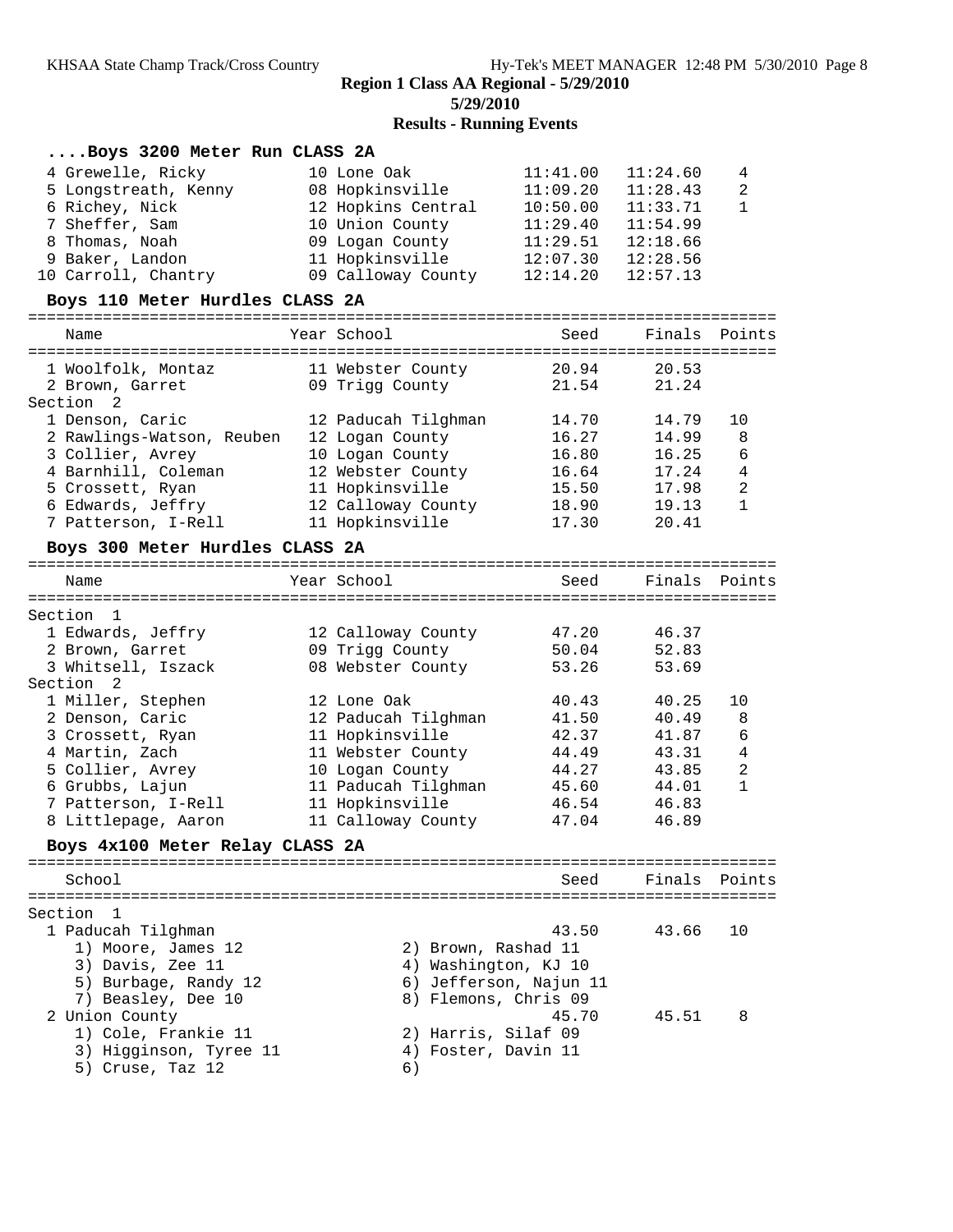### **Region 1 Class AA Regional - 5/29/2010**

#### **5/29/2010**

#### **Results - Running Events**

#### **....Boys 4x100 Meter Relay CLASS 2A**

| 3 Hopkinsville                |    | 45.14                     | 45.91 | 6             |
|-------------------------------|----|---------------------------|-------|---------------|
| 1) Kendrick, Terrence 08      |    | 2) Medaris, Javor 12      |       |               |
| 3) Smith, CJ 09               |    | 4) Weston, Deonte 12      |       |               |
| 5) Crossett, Ryan 11          |    | 6) Wilford, Josh 11       |       |               |
| 7) Coleman, Jeremy 11         | 8) |                           |       |               |
| 4 Logan County                |    | 45.92                     | 46.34 | 4             |
| 1) Carpenter, Tim 12          |    | 2) Collier, Avrey 10      |       |               |
| 3) Rawlings-Watson, Reuben 12 |    | 4) Rogers, Barrett 10     |       |               |
| 5) Cole, Dylan 09             |    | 6) Jaynes, Kyle 09        |       |               |
| 7) Jaynes, Korey 09           |    | 8) Chick, Jordan 12       |       |               |
| 5 Calloway County             |    | 48.64                     | 49.17 | $\mathcal{L}$ |
| 1) Thurmond, Eric 11          |    | 2) Wetherington, Blake 09 |       |               |
| 3) Morton, Lucas 11           |    | 4) Friedrich, Josh 10     |       |               |
| 5) Winkler, Eric 08           |    | 6) Littlepage, Aaron 11   |       |               |
| 6 Webster County              |    | 49.74                     | 54.56 | 1             |
| 1) Baker, Shamah 12           |    | 2) Calvert, Zach 12       |       |               |
| 3) Whitsell, Iszack 08        |    | 4) Velaquez, Miquel 08    |       |               |
| 5) Woolfolk, Montaz 11        |    | 6) Barnhill, Coleman 12   |       |               |
| Donaldson, Derrick 12<br>7)   |    | 8) Pryor, Anthony 08      |       |               |
|                               |    |                           |       |               |

================================================================================

### **Boys 4x200 Meter Relay CLASS 2A**

 School Seed Finals Points ================================================================================ 1 Paducah Tilghman 1:32.00 1:30.70 10 1) Brown, Rashad 11 2) Moore, James 12 3) Washington, KJ 10  $\hskip1cm$  4) Davis, Zee 11 5) Burbage, Randy 12 6) Jefferson, Najun 11 7) Johnson, Dontavion 10 and 8) Beasley, Dee 10 2 Hopkinsville 1:33.84 1:33.67 8 1) Kendrick, Terrence 08 2) Medaris, Javor 12 3) Smith, CJ 09 (2008) 4) Weston, Deonte 12 5) Crossett, Ryan 11 (6) Wilford, Josh 11 7) Coleman, Jeremy 11 8) 3 Union County 1:36.70 1:35.42 6 1) Cole, Frankie 11 2) Harris, Silaf 09 3) Cruse, Taz 12 4) Higginson, Tyree 11 5) Foster, Davin 11 6) 4 Webster County 1:40.94 1:39.28 4 1) Baker, Shamah 12 2) Martin, Zach 11 3) Baker, Juanshae 11 4) Barnhill, Coleman 12 5) Stone, Chase 12 6) Donaldson, Derrick 12 7) Calvert, Zach 12 8) Pryor, Anthony 08 5 Calloway County 1:39.40 1:40.18 2 1) Thurmond, Eric 11 (2) Morton, Lucas 11 3) Edwards, Jeffry 12 4) Friedrich, Josh 10 5) Friedrich, Robby 11 6) Wetherington, Blake 09 **Boys 4x400 Meter Relay CLASS 2A** ================================================================================ School Seed Finals Points ================================================================================ 1 Paducah Tilghman 3:36.00 3:31.40 10 1) Burbage, Randy 12 2) Davis, Zee 11

- 3) Denson, Caric 12 (4) Washum, Ronald 10
-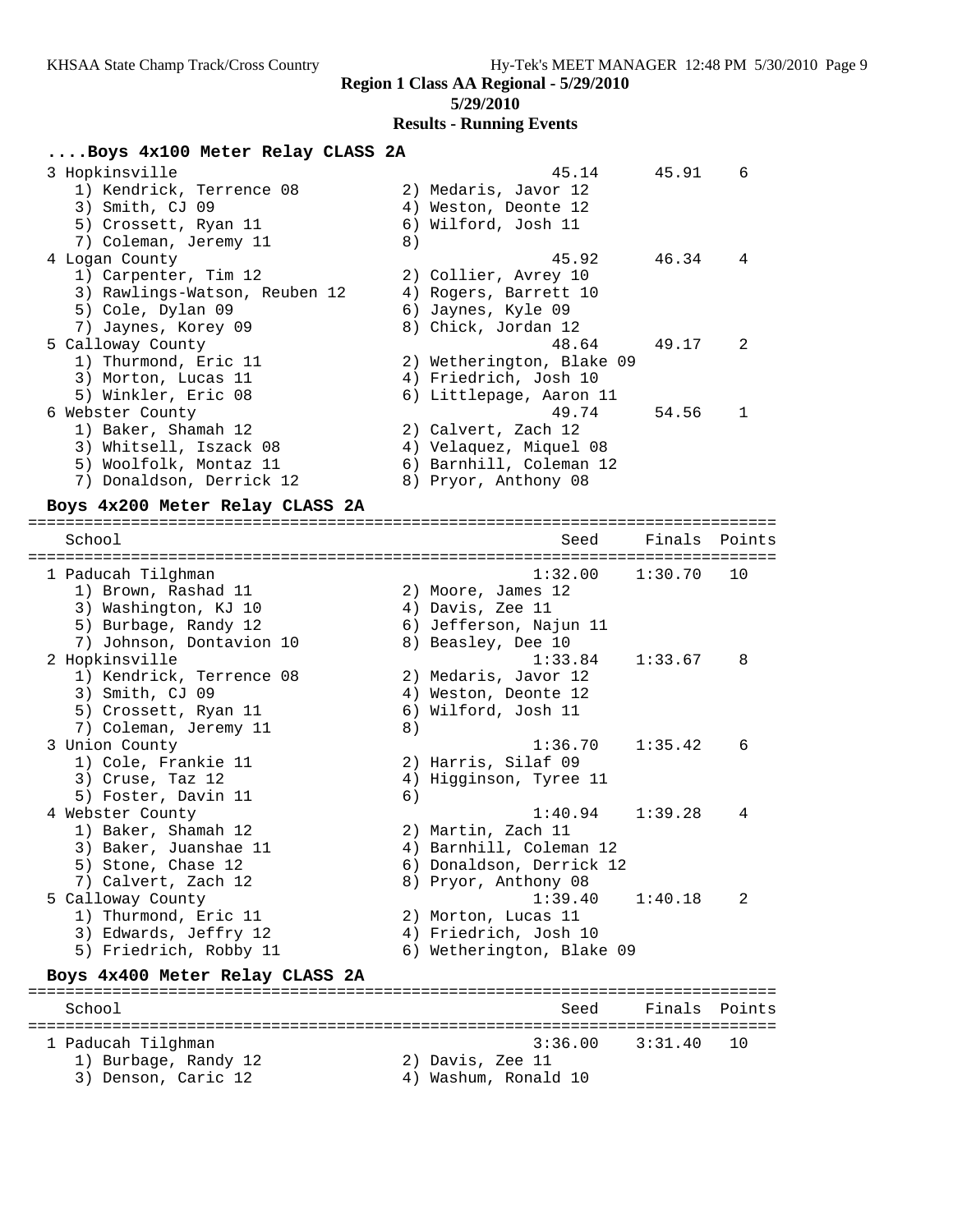## **Results - Running Events**

## **....Boys 4x400 Meter Relay CLASS 2A**

| 5) Pea, Bishlum 10<br>7) Johnson, Dontavion 10<br>2 Hopkinsville<br>1) Wilford, Josh 11                                                                    | 6) Flemons, Chris 09<br>8) Beasley, Dee 10<br>3:34.21<br>3:32.49<br>2) Crossett, Ryan 11                            | 8      |
|------------------------------------------------------------------------------------------------------------------------------------------------------------|---------------------------------------------------------------------------------------------------------------------|--------|
| 3) Coleman, Jeremy 11<br>5) Medaris, Javor 12<br>7) Kendrick, Terrence 08<br>3 Calloway County                                                             | 4) Smith, CJ 09<br>6) Jordan, Chad 11<br>8)<br>3:39.50<br>3:43.47                                                   | 6      |
| 1) Friedrich, Robby 11<br>3) Thurman, Ryan 11<br>5) Morton, Lucas 11                                                                                       | 2) Friedrich, Josh 10<br>4) Harris, Dylan 12<br>6)                                                                  |        |
| 4 Webster County<br>1) Stone, Chase 12<br>3) Martin, Zach 11<br>5) Pryor, Anthony 08<br>7) Donaldson, Derrick 12                                           | 3:49.19<br>3:47.52<br>2) Baker, Juanshae 11<br>4) Baker, Shamah 12<br>6) Calvert, Zach 12<br>8) Ashby, Jon 10       | 4      |
| 5 Logan County<br>1) Chick, Jordan 12<br>3) Danz, Timo 11<br>5) Rouse, Austin 09                                                                           | 3:49.49<br>3:59.60<br>2) Cole, Dylan 09<br>4) Rogers, Barrett 10<br>6) Speck, Jacob 10                              | 2      |
| 6 Lone Oak<br>1) Brelsford, Nolan 11<br>3) Tracy, Dylan 07<br>5) Tracy, Clayton 09<br>7) Stricklin, Andrew 11                                              | 4:05.00<br>4:03.15<br>2) Clark, Neal 11<br>4) Jones, Kyle 10<br>6) Grewelle, Ricky 10<br>8) Miller, Stephen 12      | 1      |
| 7 Hopkins County Central<br>1) moore, Connor 12<br>3) Childress, Austin 09<br>5) Hogan, Dakota 10<br>7) Richey, Nick 12<br>Boys 4x800 Meter Relay CLASS 2A | 4:00.00<br>4:20.03<br>2) rice, trey 12<br>4) Duncan, Tyler 11<br>$6)$ lutz, josh 09<br>8) Glorioso, Tyrone 11       |        |
| School                                                                                                                                                     | Finals<br>Seed                                                                                                      | Points |
| 1 Calloway County<br>1) Friedrich, Robby 11<br>3) Thurman, Ryan 11<br>5) Friedrich, Josh 10                                                                | 8:35.10<br>8:29.63<br>2) Armstrong, Aaron 12<br>4) Harris, Dylan 12<br>6) Carroll, Chantry 09                       | 10     |
| 2 Hopkinsville<br>1) Northcutt, JR 11<br>3) Crossett, Ryan 11<br>5) Patterson, I-Rell 11<br>7) Baker, Landon 11                                            | 8:41.98<br>8:29.92<br>2) Longstreath, Kenny 08<br>4) Jordan, Chad 11<br>Wilford, Josh 11<br>6)<br>8)                | 8      |
| 3 Paducah Tilghman<br>1) Pea, Bishlum 10<br>3) Johnson, Dontavion 10<br>5) Flemons, Chris 09<br>7) Harben, James 10                                        | 8:37.50<br>8:37.35<br>2) Washum, Ronald 10<br>4) Robels, Raul 12<br>6) Green, Marquise 12<br>8) Robels, Fransico 11 | 6      |
| 4 Webster County<br>1) Stone, Chase 12<br>3) Ashby, Jon 10<br>5) Pryor, Anthony 08<br>7) Whitsell, Iszack 08                                               | 8:43.90<br>8:41.62<br>2) Baker, Juanshae 11<br>4) Calvert, Zach 12<br>6) Velaquez, Miquel 08<br>8) Martin, Zach 11  | 4      |

5 Logan County 8:50.16 8:57.19 2